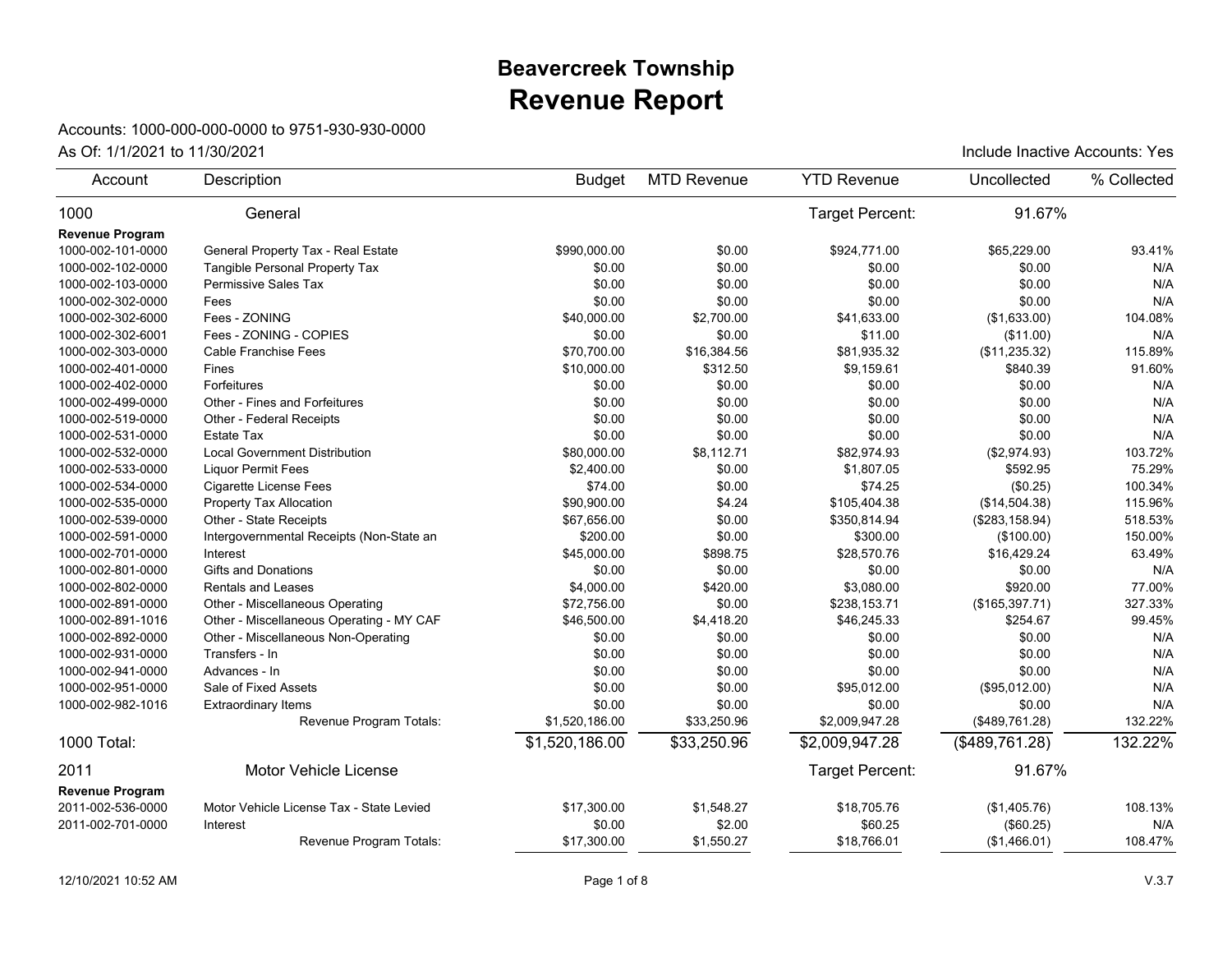|                                                                                                                                                                                                                                    |                                                                                                                                                                                                                                                                                                                | <b>Revenue Report</b>                                                                                                            |                                                                                                                  |                                                                                                                                                  |                                                                                                                                            |                                                                                          |
|------------------------------------------------------------------------------------------------------------------------------------------------------------------------------------------------------------------------------------|----------------------------------------------------------------------------------------------------------------------------------------------------------------------------------------------------------------------------------------------------------------------------------------------------------------|----------------------------------------------------------------------------------------------------------------------------------|------------------------------------------------------------------------------------------------------------------|--------------------------------------------------------------------------------------------------------------------------------------------------|--------------------------------------------------------------------------------------------------------------------------------------------|------------------------------------------------------------------------------------------|
| Account                                                                                                                                                                                                                            | Description                                                                                                                                                                                                                                                                                                    | As Of: 1/1/2021 to 11/30/2021<br><b>Budget</b>                                                                                   | <b>MTD Revenue</b>                                                                                               | <b>YTD Revenue</b>                                                                                                                               | Uncollected                                                                                                                                | % Collected                                                                              |
| 2011 Total:                                                                                                                                                                                                                        |                                                                                                                                                                                                                                                                                                                | \$17,300.00                                                                                                                      | \$1,550.27                                                                                                       | \$18,766.01                                                                                                                                      | (\$1,466.01)                                                                                                                               | 108.47%                                                                                  |
| 2021<br><b>Revenue Program</b>                                                                                                                                                                                                     | Gasoline                                                                                                                                                                                                                                                                                                       |                                                                                                                                  |                                                                                                                  | Target Percent:                                                                                                                                  | 91.67%                                                                                                                                     |                                                                                          |
| 2021-002-537-0000<br>2021-002-539-0000<br>2021-002-701-0000                                                                                                                                                                        | Gasoline Tax<br>Other - State Receipts<br>Interest<br>Revenue Program Totals:                                                                                                                                                                                                                                  | \$103,800.00<br>\$0.00<br>\$0.00<br>\$103,800.00                                                                                 | \$15,105.17<br>\$0.00<br>\$21.21<br>\$15,126.38                                                                  | \$174,094.70<br>\$0.00<br>\$534.03<br>\$174,628.73                                                                                               | (\$70,294.70)<br>\$0.00<br>(\$534.03)<br>(\$70,828.73)                                                                                     | 167.72%<br>N/A<br>N/A<br>168.24%                                                         |
| 2021 Total:                                                                                                                                                                                                                        |                                                                                                                                                                                                                                                                                                                | \$103,800.00                                                                                                                     | \$15,126.38                                                                                                      | \$174,628.73                                                                                                                                     | (\$70,828.73)                                                                                                                              | 168.24%                                                                                  |
| 2031                                                                                                                                                                                                                               | Road and Bridge                                                                                                                                                                                                                                                                                                |                                                                                                                                  |                                                                                                                  | Target Percent:                                                                                                                                  | 91.67%                                                                                                                                     |                                                                                          |
| <b>Revenue Program</b><br>2031-002-101-0000<br>2031-002-102-0000<br>2031-002-301-0000<br>2031-002-535-0000<br>2031-002-539-0000<br>2031-002-590-4999<br>2031-002-591-0000<br>2031-002-891-0000<br>2031-002-951-0000                | General Property Tax - Real Estate<br>Tangible Personal Property Tax<br><b>Licenses and Permits</b><br>Property Tax Allocation<br>Other - State Receipts<br>Internal Billing<br>Intergovernmental Receipts (Non-State an<br>Other - Miscellaneous Operating<br>Sale of Fixed Assets<br>Revenue Program Totals: | \$1,198,000.00<br>\$0.00<br>\$2,500.00<br>\$101,000.00<br>\$0.00<br>\$275,000.00<br>\$0.00<br>\$0.00<br>\$0.00<br>\$1,576,500.00 | \$0.00<br>\$0.00<br>\$100.00<br>\$9.44<br>\$0.00<br>\$9,538.91<br>\$0.00<br>\$0.00<br>\$20,910.00<br>\$30,558.35 | \$1,135,383.53<br>\$0.00<br>\$2.450.00<br>\$120,644.97<br>\$8,733.35<br>\$166,592.27<br>\$0.00<br>(\$11,911.42)<br>\$62,857.32<br>\$1,484,750.02 | \$62,616.47<br>\$0.00<br>\$50.00<br>(\$19,644.97)<br>(\$8,733.35)<br>\$108,407.73<br>\$0.00<br>\$11,911.42<br>(\$62,857.32)<br>\$91,749.98 | 94.77%<br>N/A<br>98.00%<br>119.45%<br>N/A<br>60.58%<br>N/A<br>N/A<br>N/A<br>94.18%       |
| 2031 Total:                                                                                                                                                                                                                        |                                                                                                                                                                                                                                                                                                                | \$1,576,500.00                                                                                                                   | \$30,558.35                                                                                                      | \$1,484,750.02                                                                                                                                   | \$91,749.98                                                                                                                                | 94.18%                                                                                   |
| 2041                                                                                                                                                                                                                               | Cemetery                                                                                                                                                                                                                                                                                                       |                                                                                                                                  |                                                                                                                  | Target Percent:                                                                                                                                  | 91.67%                                                                                                                                     |                                                                                          |
| <b>Revenue Program</b><br>2041-002-301-0000<br>2041-002-302-0000<br>2041-002-307-0000<br>2041-002-308-0000<br>2041-002-539-0000<br>2041-002-802-0000<br>2041-002-804-0000<br>2041-002-891-0000<br>2041-002-951-0000<br>2041 Total: | NoDescription<br>Fees<br>NoDescription<br>NoDescription<br>Other - State Receipts<br>Rentals and Leases<br>Sale of Cemetery Lots<br>Other - Miscellaneous Operating<br>Sale of Fixed Assets<br>Revenue Program Totals:                                                                                         | \$0.00<br>\$14,100.00<br>\$0.00<br>\$0.00<br>\$0.00<br>\$0.00<br>\$6,000.00<br>\$0.00<br>\$0.00<br>\$20,100.00<br>\$20,100.00    | \$0.00<br>\$887.00<br>\$0.00<br>\$0.00<br>\$0.00<br>\$0.00<br>\$0.00<br>\$0.00<br>\$0.00<br>\$887.00<br>\$887.00 | \$0.00<br>\$13,340.00<br>\$0.00<br>\$0.00<br>\$263.03<br>\$0.00<br>\$9,050.00<br>\$9.25<br>\$0.00<br>\$22,662.28<br>\$22,662.28                  | \$0.00<br>\$760.00<br>\$0.00<br>\$0.00<br>(\$263.03)<br>\$0.00<br>(\$3,050.00)<br>(\$9.25)<br>\$0.00<br>(\$2,562.28)<br>(\$2,562.28)       | N/A<br>94.61%<br>N/A<br>N/A<br>N/A<br>N/A<br>150.83%<br>N/A<br>N/A<br>112.75%<br>112.75% |
| 2191                                                                                                                                                                                                                               | Police                                                                                                                                                                                                                                                                                                         |                                                                                                                                  |                                                                                                                  | Target Percent:                                                                                                                                  | 91.67%                                                                                                                                     |                                                                                          |
| <b>Revenue Program</b><br>2191-002-101-0000<br>2191-002-102-0000<br>2191-002-353-0000<br>2191-002-535-0000<br>2191-002-539-0000<br>2191-002-891-0000                                                                               | General Property Tax - Real Estate<br>Tangible Personal Property Tax<br><b>Natural Gas</b><br>Property Tax Allocation<br>Other - State Receipts<br>Other - Miscellaneous Operating                                                                                                                             | \$635,000.00<br>\$0.00<br>\$0.00<br>\$30,300.00<br>\$0.00<br>\$7,200.00                                                          | \$0.00<br>\$0.00<br>\$0.00<br>\$2.44<br>\$0.00<br>\$0.00                                                         | \$633,334.32<br>\$0.00<br>\$0.00<br>\$33,019.00<br>\$31.17<br>\$183.40                                                                           | \$1,665.68<br>\$0.00<br>\$0.00<br>(\$2,719.00)<br>(\$31.17)<br>\$7,016.60                                                                  | 99.74%<br>N/A<br>N/A<br>108.97%<br>N/A<br>2.55%                                          |
| 12/10/2021 10:53 AM                                                                                                                                                                                                                |                                                                                                                                                                                                                                                                                                                | Page 2 of 8                                                                                                                      |                                                                                                                  |                                                                                                                                                  |                                                                                                                                            | V.3.7                                                                                    |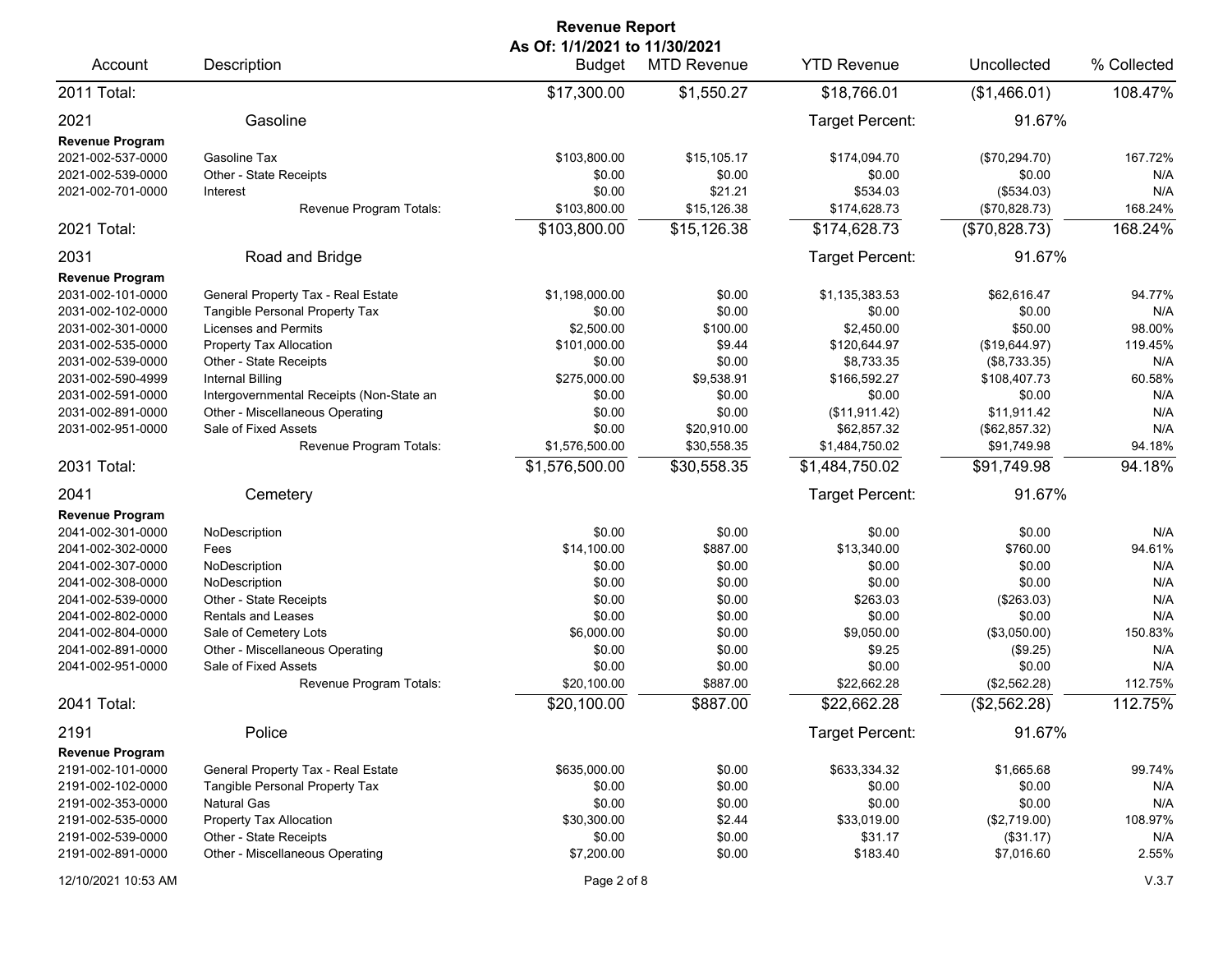| <b>Revenue Report</b>  |                                                 |                                                |                    |                            |                              |                |  |  |
|------------------------|-------------------------------------------------|------------------------------------------------|--------------------|----------------------------|------------------------------|----------------|--|--|
| Account                | Description                                     | As Of: 1/1/2021 to 11/30/2021<br><b>Budget</b> | <b>MTD Revenue</b> | <b>YTD Revenue</b>         | Uncollected                  | % Collected    |  |  |
| 2191-002-951-0000      | Sale of Fixed Assets<br>Revenue Program Totals: | \$0.00<br>\$672,500.00                         | \$0.00<br>\$2.44   | \$7,200.00<br>\$673,767.89 | (\$7,200.00)<br>(\$1,267.89) | N/A<br>100.19% |  |  |
| 2191 Total:            |                                                 | \$672,500.00                                   | \$2.44             | \$673,767.89               | (\$1,267.89)                 | 100.19%        |  |  |
| 2192<br>Fire           |                                                 |                                                |                    | Target Percent:            | 91.67%                       |                |  |  |
| <b>Revenue Program</b> |                                                 |                                                |                    |                            |                              |                |  |  |
| 2192-002-101-0000      | General Property Tax - Real Estate              | \$14,060,000.00                                | \$0.00             | \$13,701,456.19            | \$358,543.81                 | 97.45%         |  |  |
| 2192-002-102-0000      | Tangible Personal Property Tax                  | \$0.00                                         | \$0.00             | \$0.00                     | \$0.00                       | N/A            |  |  |
| 2192-002-299-0000      | Other - Charges for Services                    | \$435,500.00                                   | \$0.00             | \$300,000.00               | \$135,500.00                 | 68.89%         |  |  |
| 2192-002-301-0000      | <b>Licenses and Permits</b>                     | \$25,300.00                                    | \$495.00           | \$10,200.03                | \$15,099.97                  | 40.32%         |  |  |
| 2192-002-302-0000      | Fees                                            | \$0.00                                         | \$0.00             | \$179.50                   | (\$179.50)                   | N/A            |  |  |
| 2192-002-401-0000      | Fines                                           | \$1,400.00                                     | \$0.00             | \$0.00                     | \$1,400.00                   | 0.00%          |  |  |
| 2192-002-535-0000      | <b>Property Tax Allocation</b>                  | \$832,200.00                                   | \$33.84            | \$919,862.00               | (\$87,662.00)                | 110.53%        |  |  |
| 2192-002-539-0000      | Other - State Receipts                          | \$90,900.00                                    | \$0.00             | \$148,042.76               | (\$57,142.76)                | 162.86%        |  |  |
| 2192-002-801-0000      | <b>Gifts and Donations</b>                      | \$2,000.00                                     | \$0.00             | \$16,689.00                | (\$14,689.00)                | 834.45%        |  |  |
| 2192-002-802-0000      | Rentals and Leases                              | \$1,900.00                                     | \$0.00             | \$0.00                     | \$1,900.00                   | 0.00%          |  |  |
| 2192-002-891-0000      | Other - Miscellaneous Operating                 | \$0.00                                         | \$1,331.26         | \$196,941.38               | (\$196, 941.38)              | N/A            |  |  |
| 2192-002-892-0000      | Other - Miscellaneous Non-Operating             | \$100.00                                       | \$0.00             | \$0.00                     | \$100.00                     | 0.00%          |  |  |
| 2192-002-931-0000      | Transfers - In                                  | \$0.00                                         | \$0.00             | \$0.00                     | \$0.00                       | N/A            |  |  |
| 2192-002-941-0000      | Advances - In                                   | \$0.00                                         | \$0.00             | \$0.00                     | \$0.00                       | N/A            |  |  |
| 2192-002-951-0000      | Sale of Fixed Assets                            | \$0.00                                         | \$0.00             | \$14,760.55                | (\$14,760.55)                | N/A            |  |  |
|                        | Revenue Program Totals:                         | \$15,449,300.00                                | \$1,860.10         | \$15,308,131.41            | \$141,168.59                 | 99.09%         |  |  |
| 2192 Total:            |                                                 | \$15,449,300.00                                | \$1,860.10         | \$15,308,131.41            | \$141,168.59                 | 99.09%         |  |  |
| 2231                   | Permissive Motor Vehicle                        |                                                |                    | Target Percent:            | 91.67%                       |                |  |  |
| <b>Revenue Program</b> |                                                 |                                                |                    |                            |                              |                |  |  |
| 2231-002-104-0000      | Permissive MVL Tax - Township Levied            | \$27,300.00                                    | \$4,641.00         | \$59,001.54                | (\$31,701.54)                | 216.12%        |  |  |
| 2231-002-104-1000      | Permissive Motor Vehicle License (MVL) T        | \$53,000.00                                    | \$3,360.00         | \$42,209.50                | \$10,790.50                  | 79.64%         |  |  |
| 2231-002-104-4852      | Permissive MVL Tax - Township Levied -          | \$40,000.00                                    | \$3,570.00         | \$109,114.29               | (\$69,114.29)                | 272.79%        |  |  |
| 2231-002-701-0000      | Interest                                        | \$0.00                                         | \$28.42            | \$658.34                   | (\$658.34)                   | N/A            |  |  |
| 2231-002-931-0000      | Transfers - In                                  | \$0.00                                         | \$0.00             | \$0.00                     | \$0.00                       | N/A            |  |  |
|                        | Revenue Program Totals:                         | \$120,300.00                                   | \$11,599.42        | \$210,983.67               | (\$90,683.67)                | 175.38%        |  |  |
| 2231 Total:            |                                                 | \$120,300.00                                   | \$11,599.42        | \$210,983.67               | (\$90,683.67)                | 175.38%        |  |  |
| 2281                   | <b>EMS</b>                                      |                                                |                    | Target Percent:            | 91.67%                       |                |  |  |
| <b>Revenue Program</b> |                                                 |                                                |                    |                            |                              |                |  |  |
| 2281-002-299-0000      | Other - Charges for Services                    | \$1,151,400.00                                 | \$102,881.18       | \$1,116,407.19             | \$34,992.81                  | 96.96%         |  |  |
| 2281-002-539-0000      | Other - State Receipts                          | \$40,400.00                                    | \$0.00             | \$0.00                     | \$40,400.00                  | $0.00\%$       |  |  |
| 2281-002-891-0000      | Other - Miscellaneous Operating                 | \$78,800.00                                    | \$87.17            | \$22,943.50                | \$55,856.50                  | 29.12%         |  |  |
| 2281-002-931-0000      | Transfers - In                                  | \$196,882.92                                   | \$0.00             | \$196,883.92               | (\$1.00)                     | 100.00%        |  |  |
| 2281-002-941-0000      | Advances - In                                   | \$0.00                                         | \$0.00             | \$0.00                     | \$0.00                       | N/A            |  |  |
|                        | Revenue Program Totals:                         | \$1,467,482.92                                 | \$102,968.35       | \$1,336,234.61             | \$131,248.31                 | 91.06%         |  |  |
| 2281 Total:            |                                                 | \$1,467,482.92                                 | \$102,968.35       | \$1,336,234.61             | \$131,248.31                 | 91.06%         |  |  |
| 2901                   | <b>FEMA Airpack</b>                             |                                                |                    | Target Percent:            | 91.67%                       |                |  |  |
| <b>Revenue Program</b> |                                                 |                                                |                    |                            |                              |                |  |  |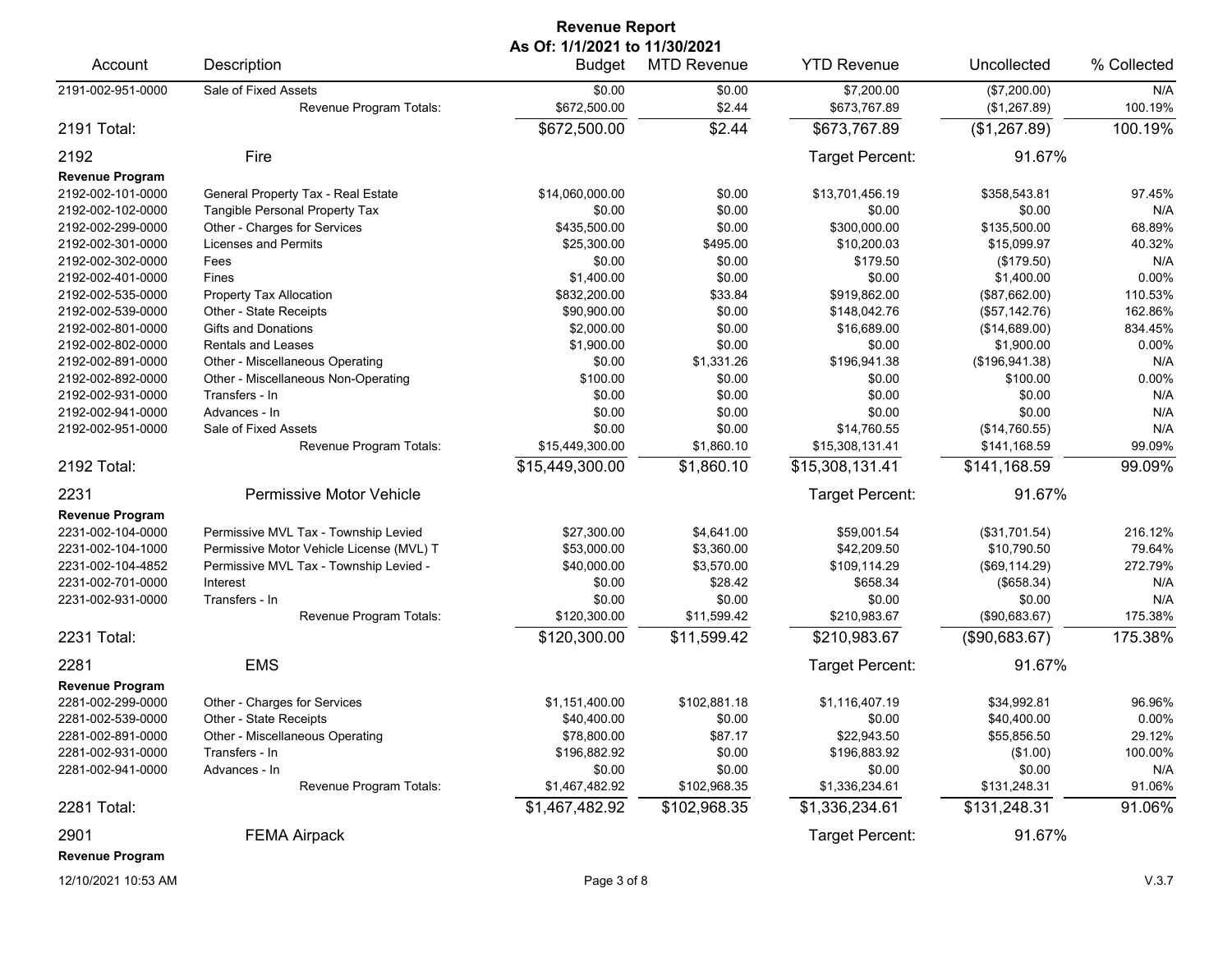|                        |                                          | <b>Revenue Report</b>         |                    |                    |                |             |
|------------------------|------------------------------------------|-------------------------------|--------------------|--------------------|----------------|-------------|
| Account                |                                          | As Of: 1/1/2021 to 11/30/2021 |                    | <b>YTD Revenue</b> |                |             |
|                        | Description                              | <b>Budget</b>                 | <b>MTD Revenue</b> |                    | Uncollected    | % Collected |
| 2901-002-519-0000      | Other - Federal Receipts                 | \$0.00                        | \$0.00             | \$0.00             | \$0.00         | N/A         |
| 2901-002-931-0000      | Transfers - In                           | \$0.00                        | \$0.00             | \$0.00             | \$0.00         | N/A         |
| 2901-002-941-0000      | Advances - In                            | \$446,325.00                  | \$0.00             | \$446,325.00       | \$0.00         | 100.00%     |
|                        | Revenue Program Totals:                  | \$446,325.00                  | \$0.00             | \$446,325.00       | \$0.00         | 100.00%     |
| 2901 Total:            |                                          | \$446,325.00                  | \$0.00             | \$446,325.00       | \$0.00         | 100.00%     |
| 2902                   | <b>FEMA Reimbursements: Local</b>        |                               |                    | Target Percent:    | 91.67%         |             |
| <b>Revenue Program</b> |                                          |                               |                    |                    |                |             |
| 2902-002-519-0000      | Other - Federal Receipts                 | \$14,467.36                   | \$0.00             | \$48,005.74        | (\$33,538.38)  | 331.82%     |
| 2902-002-539-0000      | Other - State Receipts                   | \$3,107.64                    | \$0.00             | \$4,893.34         | (\$1,785.70)   | 157.46%     |
| 2902-002-591-0000      | Intergovernmental Receipts (Non-State an | \$0.00                        | \$0.00             | \$0.00             | \$0.00         | N/A         |
| 2902-002-931-0000      | Transfers - In                           | \$0.00                        | \$0.00             | \$0.00             | \$0.00         | N/A         |
|                        | Revenue Program Totals:                  | \$17,575.00                   | \$0.00             | \$52,899.08        | (\$35,324.08)  | 300.99%     |
| 2902 Total:            |                                          | \$17,575.00                   | \$0.00             | \$52,899.08        | (\$35,324.08)  | 300.99%     |
| 2903                   | Paying Accumulated Leave                 |                               |                    | Target Percent:    | 91.67%         |             |
| <b>Revenue Program</b> |                                          |                               |                    |                    |                |             |
| 2903-002-931-0000      | Transfers - In                           | \$47,920.00                   | \$0.00             | \$47,920.00        | \$0.00         | 100.00%     |
|                        | Revenue Program Totals:                  | \$47,920.00                   | \$0.00             | \$47,920.00        | \$0.00         | 100.00%     |
| 2903 Total:            |                                          | \$47,920.00                   | \$0.00             | \$47,920.00        | \$0.00         | 100.00%     |
| 2904                   | SAFER Grant: 2017 Funding Cycle          |                               |                    | Target Percent:    | 91.67%         |             |
| <b>Revenue Program</b> |                                          |                               |                    |                    |                |             |
| 2904-002-519-0000      | Other - Federal Receipts                 | \$1,230,000.00                | \$0.00             | \$1,345,046.86     | (\$115,046.86) | 109.35%     |
| 2904-002-701-0000      | Interest                                 | \$0.00                        | \$129.69           | \$1,617.38         | (\$1,617.38)   | N/A         |
| 2904-002-931-0000      | Transfers - In                           | \$0.00                        | \$0.00             | \$0.00             | \$0.00         | N/A         |
| 2904-002-941-0000      | Advances - In                            | \$0.00                        | \$0.00             | \$0.00             | \$0.00         | N/A         |
|                        | Revenue Program Totals:                  | \$1,230,000.00                | \$129.69           | \$1,346,664.24     | (\$116,664.24) | 109.48%     |
| 2904 Total:            |                                          | \$1,230,000.00                | \$129.69           | \$1,346,664.24     | (\$116,664.24) | 109.48%     |
|                        |                                          |                               |                    |                    |                |             |
| 2905                   | COVID-19 Relief Fund                     |                               |                    | Target Percent:    | 91.67%         |             |
| <b>Revenue Program</b> |                                          |                               |                    |                    |                |             |
| 2905-002-519-0000      | Other - Federal Receipts                 | \$163,598.11                  | \$0.00             | \$0.00             | \$163.598.11   | 0.00%       |
| 2905-002-591-0000      | Intergovernmental Receipts (Non-State an | \$0.00                        | \$0.00             | \$0.00             | \$0.00         | N/A         |
| 2905-002-891-0000      | Other - Miscellaneous Operating          | \$0.00                        | \$0.00             | \$0.00             | \$0.00         | N/A         |
| 2905-002-941-0000      | Advances - In                            | \$0.00                        | \$0.00             | \$0.00             | \$0.00         | N/A         |
|                        | Revenue Program Totals:                  | \$163,598.11                  | \$0.00             | \$0.00             | \$163,598.11   | 0.00%       |
| 2905 Total:            |                                          | \$163,598.11                  | \$0.00             | \$0.00             | \$163,598.11   | 0.00%       |
| 2906                   | American Rescue Plan                     |                               |                    | Target Percent:    | 91.67%         |             |
| <b>Revenue Program</b> |                                          |                               |                    |                    |                |             |
| 2906-002-519-0000      | Other - Federal Receipts                 | \$323,837.90                  | \$0.00             | \$323,837.90       | \$0.00         | 100.00%     |
| 2906-002-701-0000      | Interest                                 | \$0.00                        | \$22.73            | \$164.17           | (\$164.17)     | N/A         |
| 2906-002-941-0000      | Advances - In                            | \$0.00                        | \$0.00             | \$0.00             | \$0.00         | N/A         |
|                        | Revenue Program Totals:                  | \$323,837.90                  | \$22.73            | \$324,002.07       | (\$164.17)     | 100.05%     |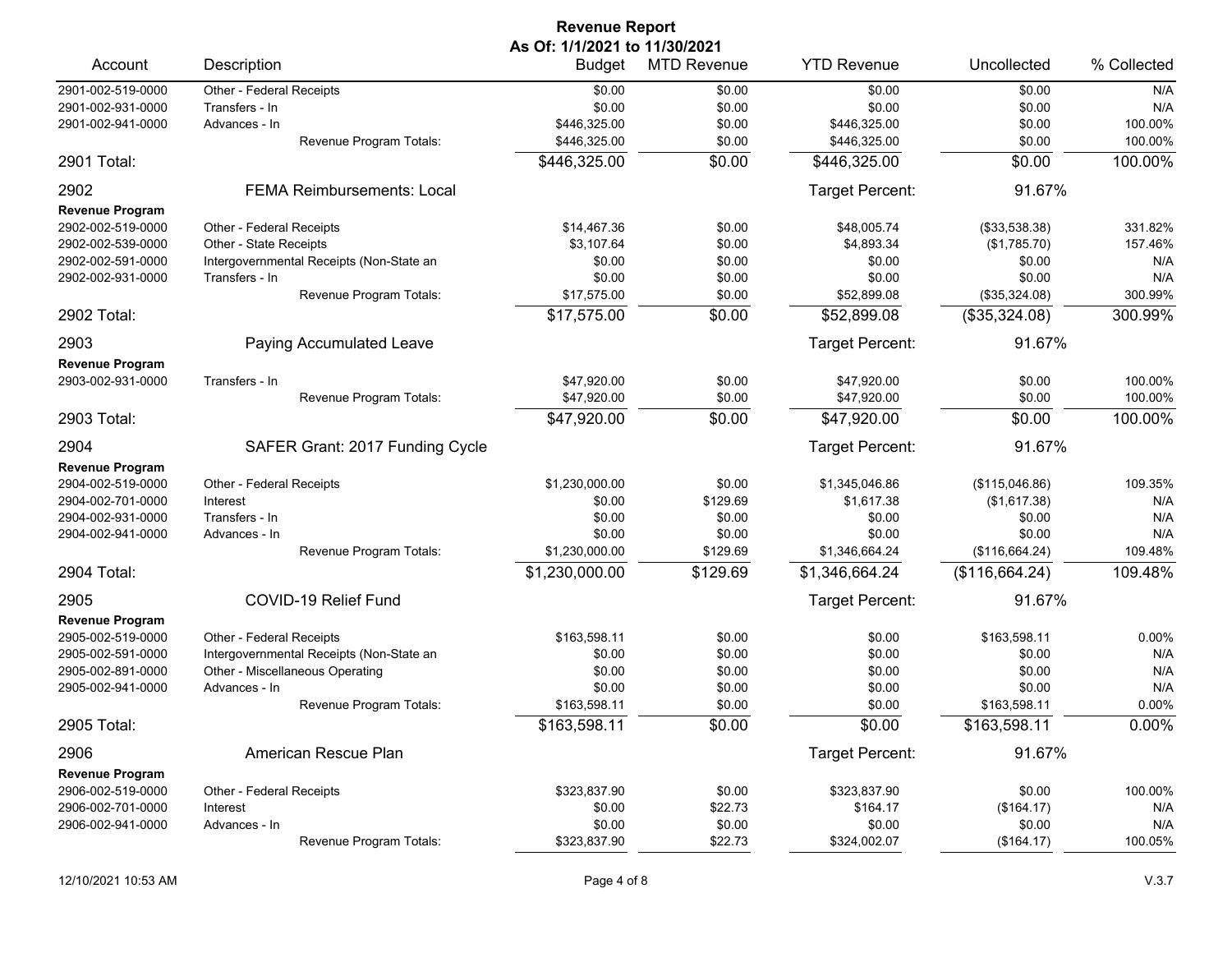|                                                                  |                                                            | <b>Revenue Report</b>                                  |                                         |                                                          |                                                  |                                      |
|------------------------------------------------------------------|------------------------------------------------------------|--------------------------------------------------------|-----------------------------------------|----------------------------------------------------------|--------------------------------------------------|--------------------------------------|
| Account                                                          | Description                                                | As Of: 1/1/2021 to 11/30/2021<br><b>Budget</b>         | <b>MTD Revenue</b>                      | <b>YTD Revenue</b>                                       | Uncollected                                      | % Collected                          |
| 2906 Total:                                                      |                                                            | \$323,837.90                                           | \$22.73                                 | \$324,002.07                                             | (\$164.17)                                       | 100.05%                              |
| 4101                                                             | <b>Bond</b>                                                |                                                        |                                         | Target Percent:                                          | 91.67%                                           |                                      |
| <b>Revenue Program</b><br>4101-002-701-0000<br>4101-002-931-0000 | Interest<br>Transfers - In<br>Revenue Program Totals:      | \$0.00<br>\$0.00<br>\$0.00                             | \$0.00<br>\$0.00<br>\$0.00              | \$0.00<br>\$0.00<br>\$0.00                               | \$0.00<br>\$0.00<br>\$0.00                       | N/A<br>N/A<br>N/A                    |
| 4101 Total:                                                      |                                                            | \$0.00                                                 | \$0.00                                  | \$0.00                                                   | \$0.00                                           | N/A                                  |
| 4301<br><b>Revenue Program</b>                                   | Capital Improvement Fund                                   |                                                        |                                         | Target Percent:                                          | 91.67%                                           |                                      |
| 4301-002-701-0000<br>4301-002-941-0000<br>4301 Total:            | Interest<br>Advances - In<br>Revenue Program Totals:       | \$0.00<br>\$400,000.00<br>\$400,000.00<br>\$400,000.00 | \$28.11<br>\$0.00<br>\$28.11<br>\$28.11 | \$608.62<br>\$400,000.00<br>\$400,608.62<br>\$400,608.62 | (\$608.62)<br>\$0.00<br>(\$608.62)<br>(\$608.62) | N/A<br>100.00%<br>100.15%<br>100.15% |
| 4901                                                             | New Ambulance                                              |                                                        |                                         | Target Percent:                                          | 91.67%                                           |                                      |
| <b>Revenue Program</b><br>4901-002-931-0000                      | Transfers - In<br>Revenue Program Totals:                  | \$0.00<br>\$0.00                                       | \$0.00<br>\$0.00                        | \$0.00<br>\$0.00                                         | \$0.00<br>\$0.00                                 | N/A<br>N/A                           |
| 4901 Total:                                                      |                                                            | \$0.00                                                 | \$0.00                                  | \$0.00                                                   | \$0.00                                           | N/A                                  |
| 4902                                                             | Land Acquisition                                           |                                                        |                                         | Target Percent:                                          | 91.67%                                           |                                      |
| <b>Revenue Program</b><br>4902-002-539-0000<br>4902 Total:       | Other - State Receipts<br>Revenue Program Totals:          | \$0.00<br>\$0.00<br>\$0.00                             | \$0.00<br>\$0.00<br>\$0.00              | \$0.00<br>\$0.00<br>\$0.00                               | \$0.00<br>\$0.00<br>\$0.00                       | N/A<br>N/A<br>N/A                    |
| 4903                                                             | <b>ALS Engine</b>                                          |                                                        |                                         | Target Percent:                                          | 91.67%                                           |                                      |
| <b>Revenue Program</b><br>4903-002-931-0000<br>4903 Total:       | Transfers - In<br>Revenue Program Totals:                  | \$0.00<br>\$0.00<br>\$0.00                             | \$0.00<br>\$0.00<br>\$0.00              | \$0.00<br>\$0.00<br>\$0.00                               | \$0.00<br>\$0.00<br>\$0.00                       | N/A<br>N/A<br>N/A                    |
| 4904                                                             | <b>Fire Stations</b>                                       |                                                        |                                         | Target Percent:                                          | 91.67%                                           |                                      |
| Revenue Program<br>4904-002-931-0000                             | Transfers - In<br>Revenue Program Totals:                  | \$4,266,730.75<br>\$4,266,730.75                       | \$0.00<br>\$0.00                        | \$3,512,872.75<br>\$3,512,872.75                         | \$753,858.00<br>\$753,858.00                     | 82.33%<br>82.33%                     |
| 4904 Total:                                                      |                                                            | \$4,266,730.75                                         | $\overline{$}0.00$                      | \$3,512,872.75                                           | \$753,858.00                                     | 82.33%                               |
| 4905<br><b>Revenue Program</b>                                   | <b>Land Mobile Radios</b>                                  |                                                        |                                         | Target Percent:                                          | 91.67%                                           |                                      |
| 4905-002-591-0000<br>4905-002-931-0000                           | Intergovernmental Receipts (Non-State an<br>Transfers - In | \$98,710.00<br>\$0.00                                  | \$0.00<br>\$0.00                        | \$0.00<br>\$0.00                                         | \$98,710.00<br>\$0.00                            | 0.00%<br>N/A                         |
|                                                                  | Revenue Program Totals:                                    | \$98,710.00                                            | \$0.00                                  | \$0.00                                                   | \$98,710.00                                      | 0.00%                                |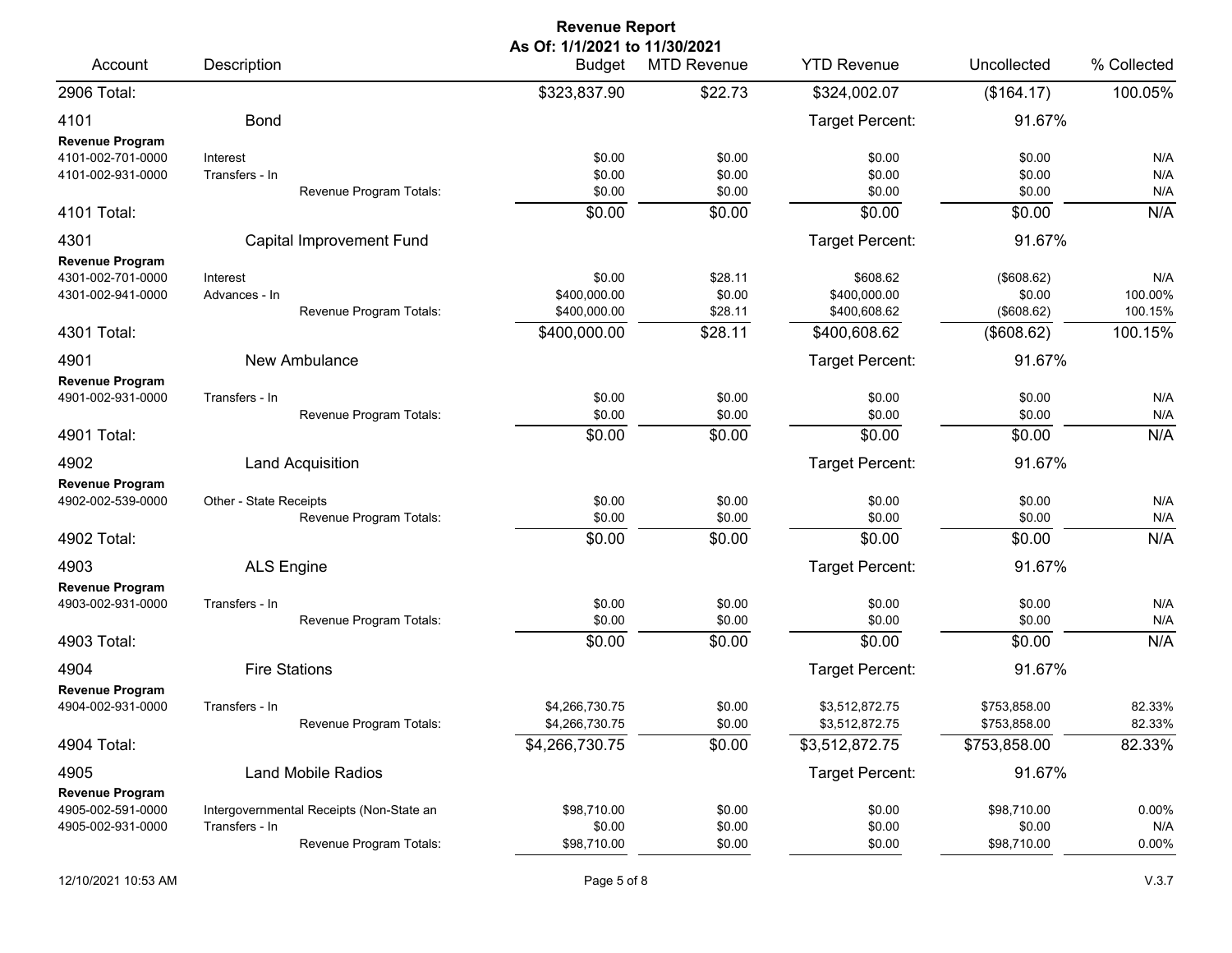| <b>Revenue Report</b>                  |                                               |                                         |                    |                    |             |             |  |  |
|----------------------------------------|-----------------------------------------------|-----------------------------------------|--------------------|--------------------|-------------|-------------|--|--|
| Account                                | Description                                   | As Of: 1/1/2021 to 11/30/2021<br>Budget | <b>MTD Revenue</b> | <b>YTD Revenue</b> | Uncollected | % Collected |  |  |
| 4905 Total:                            |                                               | \$98,710.00                             | \$0.00             | \$0.00             | \$98,710.00 | 0.00%       |  |  |
| 8001                                   | <b>Payroll Clearing Fund</b>                  |                                         |                    | Target Percent:    | 91.67%      |             |  |  |
| PROGRAM: 999                           |                                               |                                         |                    |                    |             |             |  |  |
| 8001-999-994-9000                      | <b>PCF Default</b>                            | \$0.00                                  | \$0.00             | \$0.00             | \$0.00      | N/A         |  |  |
| 8001-999-994-9101                      | <b>FITWH</b>                                  | \$0.00                                  | \$0.00             | \$0.00             | \$0.00      | N/A         |  |  |
| 8001-999-994-9102                      | <b>MEDICARE</b>                               | \$0.00                                  | \$0.00             | \$0.00             | \$0.00      | N/A         |  |  |
| 8001-999-994-9201                      | OH                                            | \$0.00                                  | \$0.00             | \$0.00             | \$0.00      | N/A         |  |  |
| 8001-999-994-9301                      | <b>Brookville</b>                             | \$0.00                                  | \$0.00             | \$0.00             | \$0.00      | N/A         |  |  |
| 8001-999-994-9302                      | Cedarville                                    | \$0.00                                  | \$0.00             | \$0.00             | \$0.00      | N/A         |  |  |
| 8001-999-994-9303                      | Centerville                                   | \$0.00                                  | \$0.00             | \$0.00             | \$0.00      | N/A         |  |  |
| 8001-999-994-9304                      | Columbus                                      | \$0.00                                  | \$0.00             | \$0.00             | \$0.00      | N/A         |  |  |
| 8001-999-994-9305                      | Dayton                                        | \$0.00                                  | \$0.00             | \$0.00             | \$0.00      | N/A         |  |  |
| 8001-999-994-9306                      | Fairborn                                      | \$0.00                                  | \$0.00             | \$0.00             | \$0.00      | N/A         |  |  |
| 8001-999-994-9307                      | Grove City                                    | \$0.00                                  | \$0.00             | \$0.00             | \$0.00      | N/A         |  |  |
| 8001-999-994-9308                      | Huber Hts                                     | \$0.00                                  | \$0.00             | \$0.00             | \$0.00      | N/A         |  |  |
| 8001-999-994-9309                      | Jamestown                                     | \$0.00                                  | \$0.00             | \$0.00             | \$0.00      | N/A         |  |  |
| 8001-999-994-9310                      | Kettering                                     | \$0.00                                  | \$0.00             | \$0.00             | \$0.00      | N/A         |  |  |
| 8001-999-994-9311                      | Miamisburg                                    | \$0.00                                  | \$0.00             | \$0.00             | \$0.00      | N/A         |  |  |
| 8001-999-994-9312                      | New Bremen                                    | \$0.00                                  | \$0.00             | \$0.00             | \$0.00      | N/A         |  |  |
| 8001-999-994-9313                      | <b>OHCLA</b>                                  | \$0.00                                  | \$0.00             | \$0.00             | \$0.00      | N/A         |  |  |
| 8001-999-994-9314                      | Piqua                                         | \$0.00                                  | \$0.00             | \$0.00             | \$0.00      | N/A         |  |  |
| 8001-999-994-9315                      | Riverside                                     | \$0.00                                  | \$0.00             | \$0.00             | \$0.00      | N/A         |  |  |
| 8001-999-994-9316                      | Springboro                                    | \$0.00                                  | \$0.00             | \$0.00             | \$0.00      | N/A         |  |  |
| 8001-999-994-9317                      | Springfield                                   | \$0.00                                  | \$0.00             | \$0.00             | \$0.00      | N/A         |  |  |
| 8001-999-994-9318                      | <b>Tipp City</b>                              | \$0.00                                  | \$0.00             | \$0.00             | \$0.00      | N/A         |  |  |
| 8001-999-994-9319                      | Troy                                          | \$0.00                                  | \$0.00             | \$0.00             | \$0.00      | N/A         |  |  |
| 8001-999-994-9320                      | <b>Union City</b>                             | \$0.00                                  | \$0.00             | \$0.00             | \$0.00      | N/A         |  |  |
| 8001-999-994-9321                      | Urbana                                        | \$0.00                                  | \$0.00             | \$0.00             | \$0.00      | N/A         |  |  |
| 8001-999-994-9322                      | Vandalia                                      | \$0.00                                  | \$0.00             | \$0.00             | \$0.00      | N/A         |  |  |
| 8001-999-994-9323                      | Xenia                                         | \$0.00                                  | \$0.00             | \$0.00             | \$0.00      | N/A         |  |  |
| 8001-999-994-9324                      | <b>Yellow Springs</b>                         | \$0.00                                  | \$0.00             | \$0.00             | \$0.00      | N/A         |  |  |
| 8001-999-994-9351                      | Cedar Cliff LSD (2902)                        | \$0.00                                  | \$0.00             | \$0.00             | \$0.00      | N/A         |  |  |
| 8001-999-994-9352                      | Fairborn CSD (2903)                           | \$0.00                                  | \$0.00             | \$0.00             | \$0.00      | N/A         |  |  |
| 8001-999-994-9353                      | Greeneview LSD (2904)                         | \$0.00                                  | \$0.00             | \$0.00             | \$0.00      | N/A         |  |  |
| 8001-999-994-9354                      | Greenville CSD (1904)                         | \$0.00                                  | \$0.00             | \$0.00             | \$0.00      | N/A         |  |  |
| 8001-999-994-9355                      | London CSD (4903)                             | \$0.00                                  | \$0.00             | \$0.00             | \$0.00      | N/A         |  |  |
| 8001-999-994-9356                      | Miami East LSD (5504)                         | \$0.00                                  | \$0.00             | \$0.00             | \$0.00      | N/A         |  |  |
| 8001-999-994-9357                      | Milton Union EVSD (5505)                      | \$0.00                                  | \$0.00             | \$0.00             | \$0.00      | N/A         |  |  |
| 8001-999-994-9358                      | National Trail LSD (6802)                     | \$0.00                                  | \$0.00             | \$0.00             | \$0.00      | N/A         |  |  |
| 8001-999-994-9359                      | New Bremen LSD (0602)                         | \$0.00                                  | \$0.00             | \$0.00             | \$0.00      | N/A         |  |  |
| 8001-999-994-9360                      | Northeastern LSD OH (1203)                    | \$0.00                                  | \$0.00             | \$0.00             | \$0.00      | N/A         |  |  |
| 8001-999-994-9361                      | Northwestern LSD (1204)                       | \$0.00                                  | \$0.00             | \$0.00             | \$0.00      | N/A         |  |  |
| 8001-999-994-9362                      |                                               |                                         |                    |                    |             |             |  |  |
|                                        | Piqua CSD (5507)                              | \$0.00                                  | \$0.00             | \$0.00             | \$0.00      | N/A         |  |  |
| 8001-999-994-9363<br>8001-999-994-9364 | Troy CSD (5509)<br>Xenia Community CSD (2906) | \$0.00                                  | \$0.00             | \$0.00             | \$0.00      | N/A<br>N/A  |  |  |
|                                        |                                               | \$0.00                                  | \$0.00             | \$0.00             | \$0.00      |             |  |  |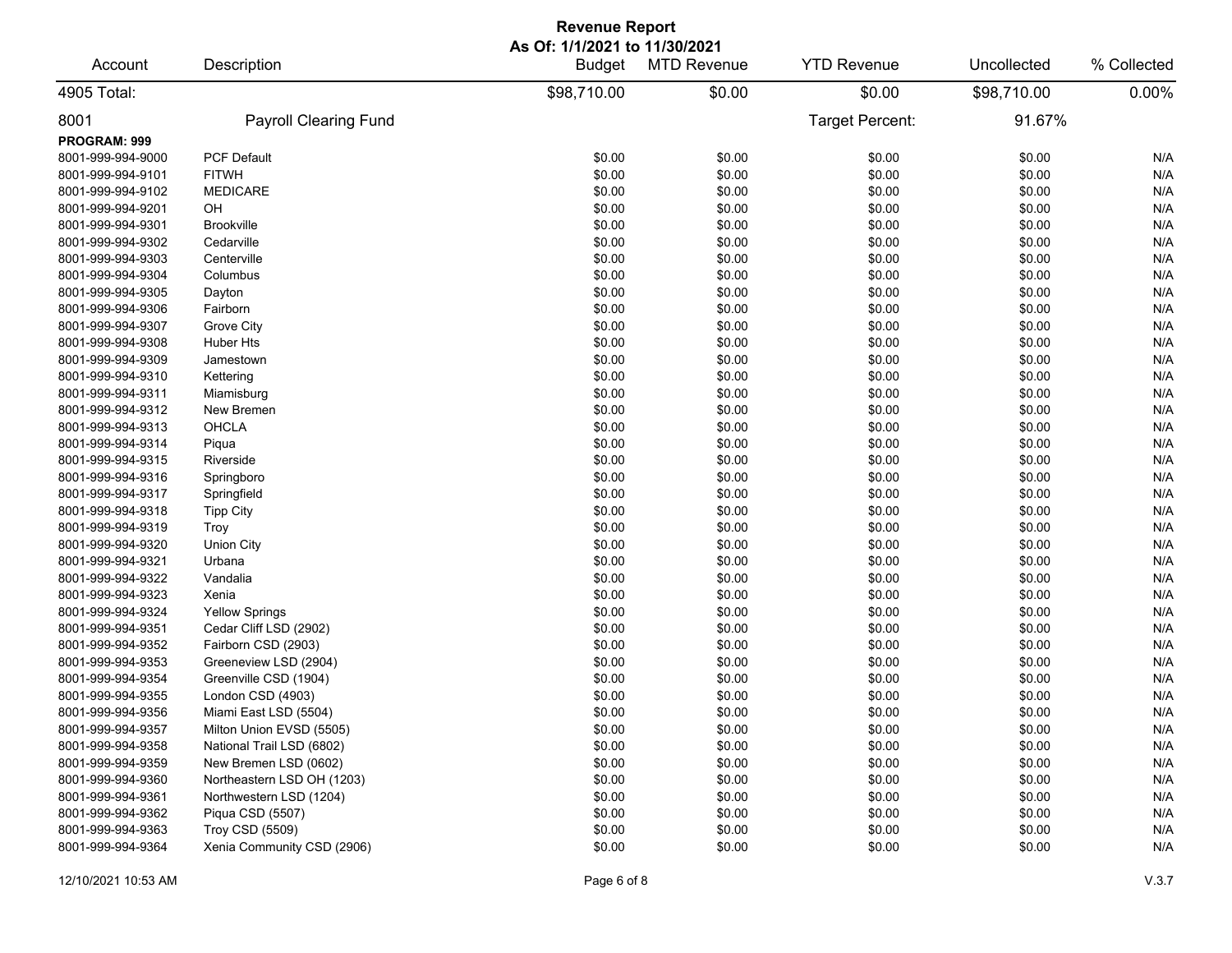## **Revenue Report As Of: 1/1/2021 to 11/30/2021**

| Account                | Description                              | <b>Budget</b> | <b>MTD Revenue</b><br>\$0.00 | <b>YTD Revenue</b>     | Uncollected  | % Collected<br>N/A |
|------------------------|------------------------------------------|---------------|------------------------------|------------------------|--------------|--------------------|
| 8001-999-994-9365      | Yellow Springs EVSD (2907)               | \$0.00        |                              | \$0.00                 | \$0.00       |                    |
| 8001-999-994-9401      | Medical - EE + Children                  | \$0.00        | \$0.00                       | \$0.00                 | \$0.00       | N/A                |
| 8001-999-994-9402      | Medical - EE + Family                    | \$0.00        | \$0.00                       | \$0.00                 | \$0.00       | N/A                |
| 8001-999-994-9403      | Medical - Emp + Spouse                   | \$0.00        | \$0.00                       | \$0.00                 | \$0.00       | N/A                |
| 8001-999-994-9404      | Medical - Employee Only                  | \$0.00        | \$0.00                       | \$0.00                 | \$0.00       | N/A                |
| 8001-999-994-9405      | Medical - Employee Only                  | \$0.00        | \$0.00                       | \$0.00                 | \$0.00       | N/A                |
| 8001-999-994-9406      | Medical Flexible Plan                    | \$0.00        | \$0.00                       | \$0.00                 | \$0.00       | N/A                |
| 8001-999-994-9411      | Vision Deduction - Pre Tax               | \$0.00        | \$0.00                       | \$0.00                 | \$0.00       | N/A                |
| 8001-999-994-9412      | Vision Deduction - Pre Tax               | \$0.00        | \$0.00                       | \$0.00                 | \$0.00       | N/A                |
| 8001-999-994-9413      | Vision Deduction - Pre Tax               | \$0.00        | \$0.00                       | \$0.00                 | \$0.00       | N/A                |
| 8001-999-994-9414      | Vision Deduction - Pre Tax               | \$0.00        | \$0.00                       | \$0.00                 | \$0.00       | N/A                |
| 8001-999-994-9415      | Vision Deduction - Pre Tax               | \$0.00        | \$0.00                       | \$0.00                 | \$0.00       | N/A                |
| 8001-999-994-9416      | Vision Deduction - Pre Tax               | \$0.00        | \$0.00                       | \$0.00                 | \$0.00       | N/A                |
| 8001-999-994-9417      | Vision Deduction - Pre Tax               | \$0.00        | \$0.00                       | \$0.00                 | \$0.00       | N/A                |
| 8001-999-994-9418      | Vision Deduction - Pre Tax               | \$0.00        | \$0.00                       | \$0.00                 | \$0.00       | N/A                |
| 8001-999-994-9419      | Vision Deduction - Pre Tax               | \$0.00        | \$0.00                       | \$0.00                 | \$0.00       | N/A                |
| 8001-999-994-9421      | Dental - Emp+Sp/Fam                      | \$0.00        | \$0.00                       | \$0.00                 | \$0.00       | N/A                |
| 8001-999-994-9422      | Dental - Employee Only                   | \$0.00        | \$0.00                       | \$0.00                 | \$0.00       | N/A                |
| 8001-999-994-9431      | <b>AFLAC Group Pre-Tax</b>               | \$0.00        | \$0.00                       | \$0.00                 | \$0.00       | N/A                |
| 8001-999-994-9432      | Aflac Pre-tax                            | \$0.00        | \$0.00                       | \$0.00                 | \$0.00       | N/A                |
| 8001-999-994-9441      | Dependent Care Flexible Plan             | \$0.00        | \$0.00                       | \$0.00                 | \$0.00       | N/A                |
| 8001-999-994-9451      | <b>FSA CATCH UP</b>                      | \$0.00        | \$0.00                       | \$0.00                 | \$0.00       | N/A                |
| 8001-999-994-9501      | Ohio Pers                                | \$0.00        | \$0.00                       | \$0.00                 | \$0.00       | N/A                |
| 8001-999-994-9502      | Ohio Police + Fire Pension               | \$0.00        | \$0.00                       | \$0.00                 | \$0.00       | N/A                |
| 8001-999-994-9503      | ER Match OPers                           | \$0.00        | \$0.00                       | \$0.00                 | \$0.00       | N/A                |
| 8001-999-994-9504      | ER Match Police + Fire                   | \$0.00        | \$0.00                       | \$0.00                 | \$0.00       | N/A                |
| 8001-999-994-9510      | deferred comp                            | \$0.00        | \$0.00                       | \$0.00                 | \$0.00       | N/A                |
| 8001-999-994-9611      | Child Support Ohio                       | \$0.00        | \$0.00                       | \$0.00                 | \$0.00       | N/A                |
| 8001-999-994-9612      | Child Support Ohio 2                     | \$0.00        | \$0.00                       | \$0.00                 | \$0.00       | N/A                |
| 8001-999-994-9701      | <b>Union Dues</b>                        | \$0.00        | \$0.00                       | \$0.00                 | \$0.00       | N/A                |
| 8001-999-994-9801      | <b>Advance Deduction</b>                 | \$0.00        | \$0.00                       | \$0.00                 | \$0.00       | N/A                |
| 8001-999-994-9811      | <b>AFLAC Group Post Tax</b>              | \$0.00        | \$0.00                       | \$0.00                 | \$0.00       | N/A                |
| 8001-999-994-9812      | Aflac Post Tax                           | \$0.00        | \$0.00                       | \$0.00                 | \$0.00       | N/A                |
| 8001-999-994-9821      | Roth 457 Deduction                       | \$0.00        | \$0.00                       | \$0.00                 | \$0.00       | N/A                |
| 8001-999-994-9899      | <b>MEDER</b>                             | \$0.00        | \$0.00                       | \$0.00                 | \$0.00       | N/A                |
|                        | PROGRAM: 999 Totals:                     | \$0.00        | \$0.00                       | \$0.00                 | \$0.00       | N/A                |
| 8001 Total:            |                                          | \$0.00        | \$0.00                       | \$0.00                 | \$0.00       | N/A                |
| 9001                   | <b>LGIF MARCS</b>                        |               |                              | <b>Target Percent:</b> | 91.67%       |                    |
| <b>Revenue Program</b> |                                          |               |                              |                        |              |                    |
| 9001-002-539-0000      | Other - State Receipts                   | \$0.00        | \$0.00                       | \$0.00                 | \$0.00       | N/A                |
| 9001-002-591-0000      | Intergovernmental Receipts (Non-State an | \$0.00        | \$0.00                       | \$0.00                 | \$0.00       | N/A                |
| 9001-002-892-0000      | Other - Miscellaneous Non-Operating      | \$36,300.00   | \$0.00                       | \$38,672.81            | (\$2,372.81) | 106.54%            |
| 9001-002-931-0000      | Transfers - In                           | \$0.00        | \$0.00                       | \$0.00                 | \$0.00       | N/A                |
|                        | Revenue Program Totals:                  | \$36,300.00   | \$0.00                       | \$38,672.81            | (\$2,372.81) | 106.54%            |
| 9001 Total:            |                                          | \$36,300.00   | \$0.00                       | \$38,672.81            | (\$2,372.81) | 106.54%            |
|                        |                                          |               |                              |                        |              |                    |
| 12/10/2021 10:53 AM    |                                          | Page 7 of 8   |                              |                        |              | V.3.7              |